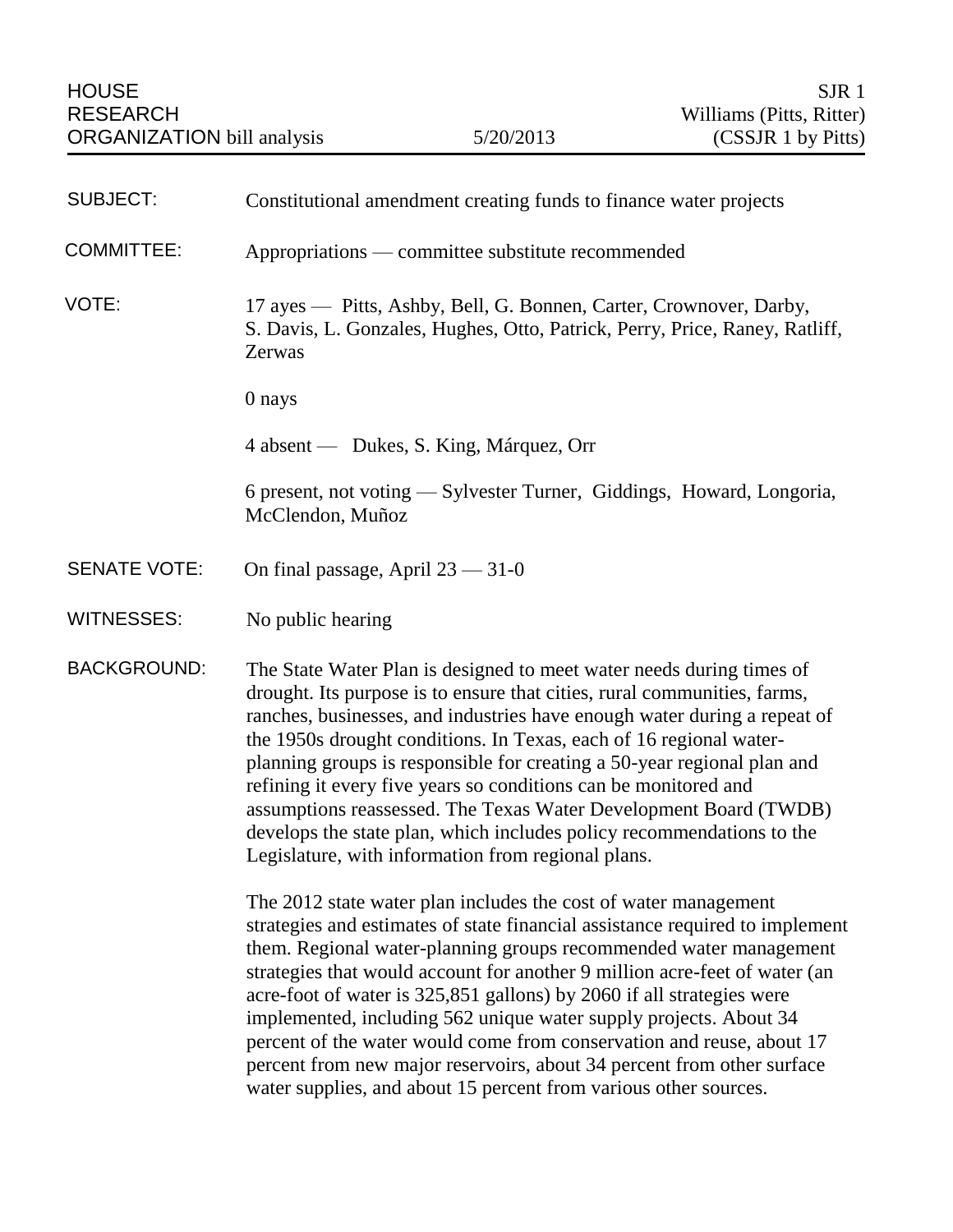Among TWDB's recommendations to the Legislature to facilitate implementation of the 2012 state water plan is the development of a longterm, affordable, and sustainable method to provide financing assistance to implement water supply projects.

Existing state funding for water management strategies within the state water plan relies primarily on general obligation bond issuances that finance loans to local and regional water suppliers. On November 8, 2011, voters approved a constitutional amendment (Proposition 2) authorizing additional general obligation bond authority not to exceed \$6 billion at any time. With this authority, the TWDB may issue additional bonds through ongoing bond authority, allowing it to offer access to financing on a longterm basis. Bonds issued by the TWDB are either self-supporting, with debt service that is met through loan repayments, or non-self-supporting, which requires general revenue to assist with debt service payments, as directed by the Legislature through the appropriations process.

DIGEST: CSSJR 1 would propose a constitutional amendment to create the State Water Implementation Fund for Texas (SWIFT) and the State Water Implementation Revenue Fund for Texas (SWIRFT) as special funds in the state treasury outside the general revenue fund.

> Money in the funds would be administered, without further appropriation, by the Texas Water Development Board (TWDB) for the purpose of implementing the state water plan, with oversight by the Legislative Budget Board.

> Money in the funds and any money appropriated from the Economic Stabilization Fund (Rainy Day Fund) would be dedicated for the purpose of complying with constitutional provisions regarding the spending cap.

The SWIFT and the SWIRFT would consist of:

- money transferred or deposited by law to the credit of the fund, including money from any source transferred or deposited at the TWDB's discretion;
- the proceeds of any fee or tax imposed by the state that by statute was dedicated for deposit to the credit of the fund;
- any other revenue that the Legislature by statute dedicated for deposit to the credit of the fund;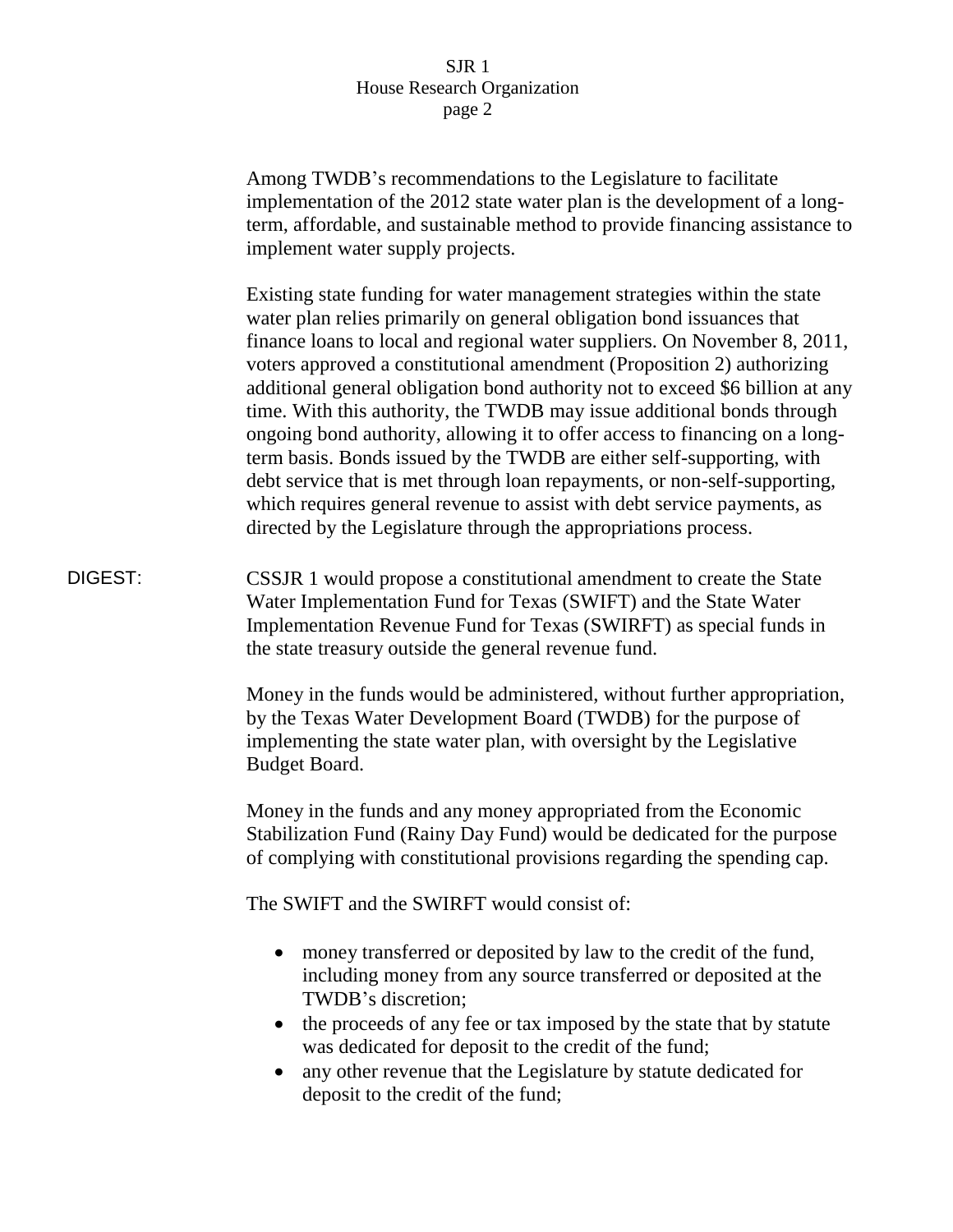- investment earnings and interest earned on amounts credited to the fund; and
- money transferred to the SWIFT under a bond enhancement agreement and proceeds from the sale of bonds, including revenue bonds, to provide money for the SWIRFT.

The Legislature, by general law, could allow the TWDB to enter into bond enhancement agreements to provide additional security for general obligation bonds or revenue bonds, the proceeds of which would be used to finance state water plan projects. The TWDB could also provide direct loans for water projects in the state water plan.

The Legislature, by general law, could allow the TWDB to issue bonds and enter into related credit agreements payable from all revenues available to the SWIRFT.

Any bond enhancement agreements or obligations would have to be payable solely from the SWIFT or from revenues of the SWIRFT and would not be constitutional state debt from the general revenue of the state.

The TWDB would be required, each fiscal year, to set aside amounts sufficient to make payments that became due that fiscal year.

The proposal would be presented to the voters at an election on Tuesday, November 5, 2013. The ballot proposal would read: "The constitutional amendment providing for the creation of the State Water Implementation Fund for Texas and the State Water Implementation Revenue Fund for Texas to assist in the financing of priority projects in the state water plan to ensure the availability of adequate water resources. "

**SUPPORTERS** SAY: CSSJR 1 would constitutionally create two funds for the implementation of water projects in the state water plan. CSSJR 1 would work together with two bills under consideration by the 83rd Legislature — HB 4 by Ritter and HB 1025 by Pitts. HB 4 would contain the mechanics of the funds, including the prioritization of projects that would receive funding, and HB 1025 would make the appropriation from the Rainy Day Fund for the initial capitalization of the SWIFT.

> CSSJR 1 would constitutionally create the SWIFT to assist in the financing of priority projects in the state water plan. The SWIFT would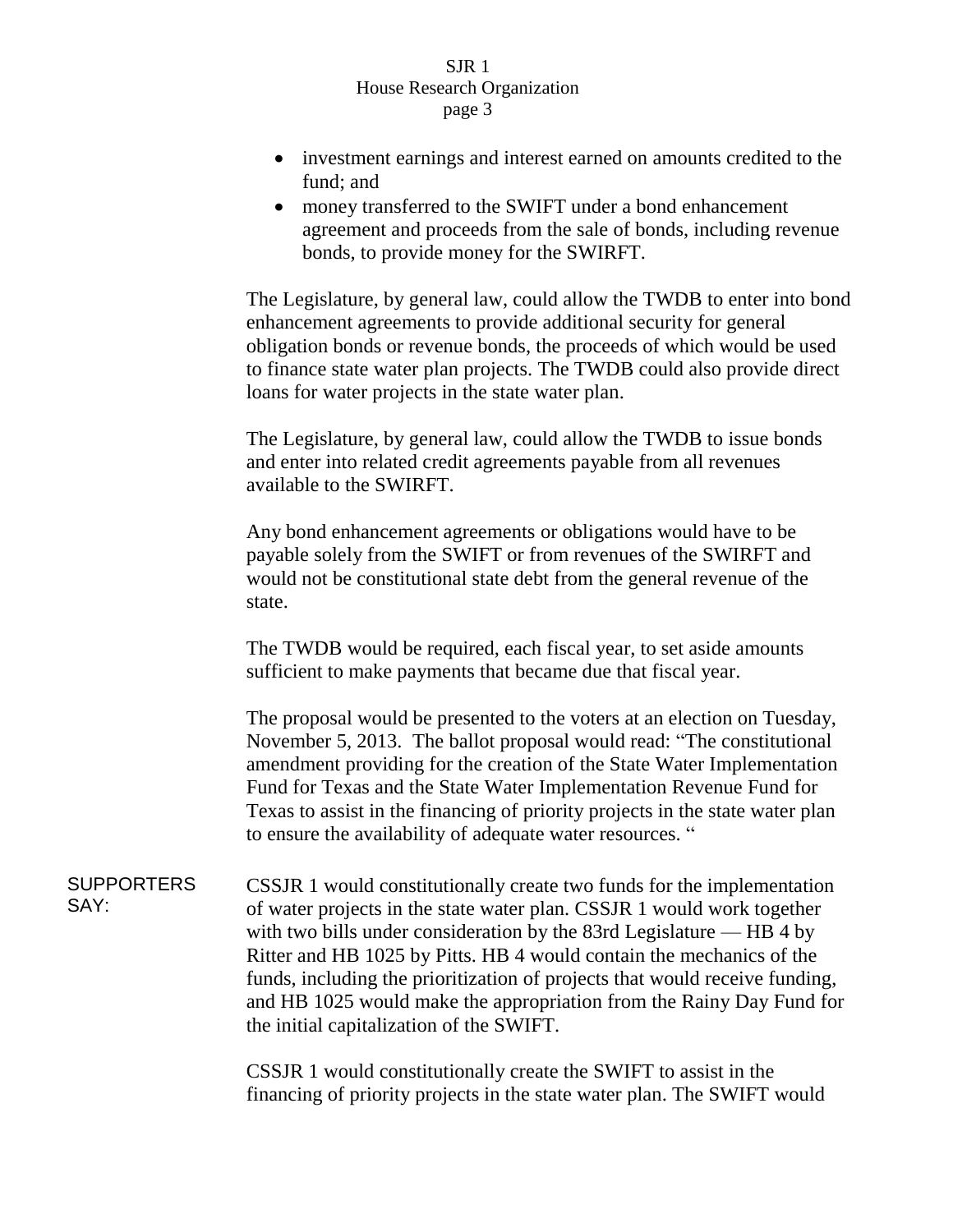serve as a water infrastructure bank to enhance TWDB's financing capabilities. The fund would be used to provide a source of revenue or security and a revolving cash flow mechanism that would recycle money back to the fund to protect the corpus. Money in the fund would be available immediately to provide support for low-interest loans, longer loan repayment terms, incremental repurchase terms for projects in which the state owned an interest, and deferral of loan payments. CSSJR 1 also would constitutionally create the SWIRFT to manage revenue bonds issued by the TWDB and supported by the SWIFT.

These funds would be special funds created inside of the treasury but outside of the general revenue fund, without further appropriation, but with oversight from the Legislative Budget Board. CSSJR 1 would ensure that establishing these funds would not create state debt by providing that any bond enhancement agreements or obligation would be payable solely from the two funds and would not be constitutional state debt from the general revenue of the state. Also, money in the funds would be constitutionally dedicated. Any money appropriated from the Rainy Day Fund also would be dedicated for the purpose of complying with constitutional provisions regarding the spending cap.

According to TWDB, critical water shortages will increase over the next 50 years, requiring a long-term, reliable funding source to finance water and wastewater projects. The state water plan has identified projects intended to help avoid catastrophic conditions during a drought, but rising costs for local water providers, the capital-intensive investment required to implement large-scale projects, and the financial constraints on some communities necessitate a dedicated source of funding to help develop those projects. The capital cost to design, build, or implement the recommended strategies and projects between now and 2060 will be \$53 billion. Municipal water providers are expected to need nearly \$27 billion in state financial assistance to implement these strategies. Any delay in funding would put long-term planning of water projects in jeopardy and increase the overall cost to customers.

Unless the state fully implements its state water plan, 50 percent of Texans by 2060 will lack an adequate supply of water during times of drought. Without an adequate supply of clean, affordable water, the state's economy and public health would be irrevocably harmed. Water shortages during drought conditions cost Texas business and workers billions of dollars in lost income every year. If Texas does not implement the state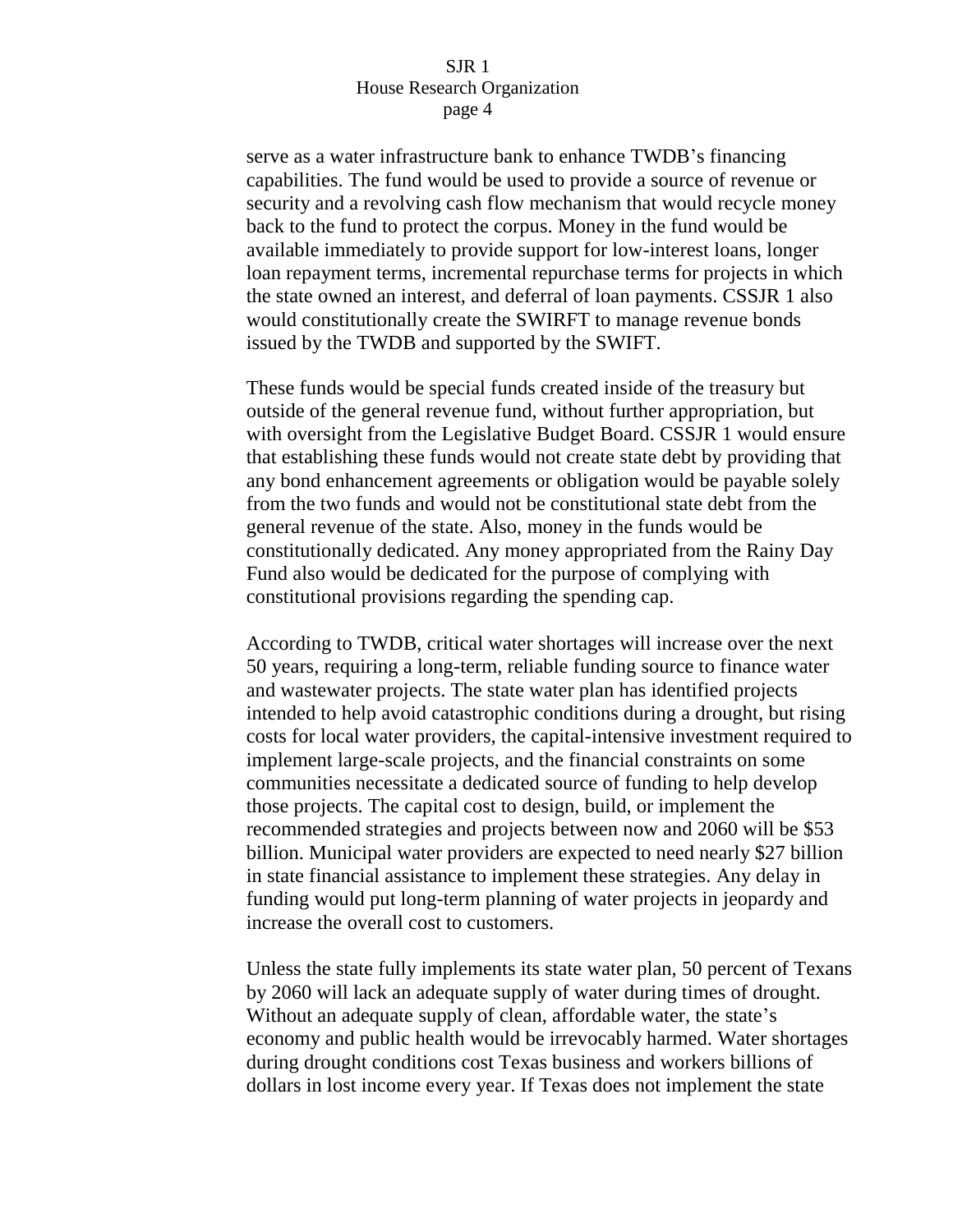water plan, those losses could grow to \$116 billion annually. Until the state identifies and dedicates a permanent source of revenue to pay for the water infrastructure projects outlined in the state water plan, the future of the state's water supply will be in jeopardy.

The Rainy Day Fund would provide an ideal source of funding for the initial capitalization of the SWIFT. This investment would seed a revolving fund that could grow with limited need for further state allocations. A one-time, \$2 billion capitalization of the SWIFT could be used in conjunction with the TWDB's existing \$6 billion evergreen bonding authorization to provide a meaningful funding solution for larger Texas water projects and financing for many of Texas' smaller communities. Without the initial capitalization of \$2 billion from the Rainy Day Fund, revenue would have to be raised elsewhere, such as with a fee or tax.

Providing a funding program for water infrastructure to ensure an adequate water supply would be an appropriate use of the Rainy Day Fund. It was created as a savings account from which the Legislature may appropriate funds in times of emergency, and the state is on the cusp of a drought worse than the 1950s drought of record.

Use of the Rainy Day Fund would not jeopardize the state's credit rating or ability to handle an emergency. The Rainy Day Fund is expected to reach \$11.8 billion by the end of fiscal 2015, according to the comptroller's January 2013 Biennial Revenue Estimate. A transfer of \$2 billion from the fund would leave a comfortable balance for handling an emergency while preserving the state's superior credit rating. Given that the boom in the oil and gas sector shows no sign of slowing, any funds appropriated from the Rainy Day Fund would be quickly replenished. Not spending down the fund could result in its eventual spillover into general revenue for general-purpose spending.

While many entities that could benefit from the loan program created by CSSJR 1 and HB 4 have the credit rating to complete a project without state assistance, financing projects through the SWIFT would offer an incentive of buying down their interest rate in order to encourage development and build-up of projects ahead of the critical need. Entities with the necessary credit rating to finance projects on their own would not typically be interested in using state financial assistance due to the administrative burden and additional oversight involved.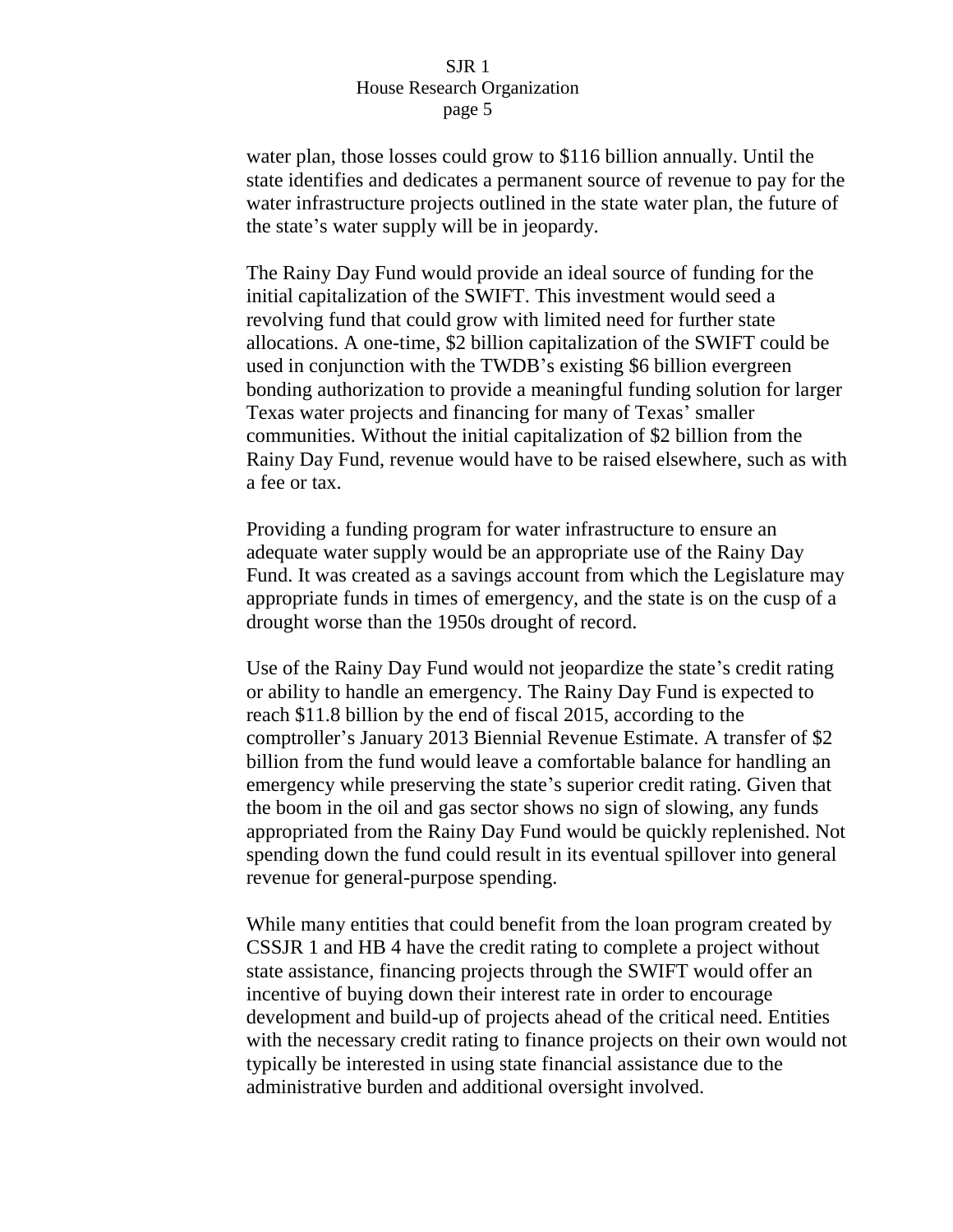|                                          | While much of the concern surrounding funding for water supply projects<br>is centered on the debate over which critical need of the state is most<br>deserving, compromises have been reached within the budget to ensure<br>that other priorities, such as education, also receive the necessary funding.<br>Stripping education and transportation from the resolution would allow the<br>voters to make a decision solely on the merits of financing water supply<br>projects rather than tying all of the these important issues together.                                                                                              |
|------------------------------------------|----------------------------------------------------------------------------------------------------------------------------------------------------------------------------------------------------------------------------------------------------------------------------------------------------------------------------------------------------------------------------------------------------------------------------------------------------------------------------------------------------------------------------------------------------------------------------------------------------------------------------------------------|
| <b>OPPONENTS</b><br>SAY:                 | While CSSJR 1 would allow the voters to authorize the funds that would<br>finance water projects in the state water plan, the proposed ballot language<br>is very broad and would not clearly illustrate to the voters the amount and<br>source of the money intended to finance the newly created funds. CSSJR 1<br>would not appropriate any money, but the proposal envisions that the<br>SWIFT would be capitalized initially by a one-time, \$2 billion transfer<br>from the Rainy Day Fund. The supplemental budget bill, HB 1025 by<br>Pitts, is the intended vehicle to make the necessary appropriation from the<br>Rainy Day Fund. |
|                                          | Constitutionally dedicating the money in the funds would preserve the<br>spending cap, but the Rainy Day Fund would still not be an appropriate<br>source of funding. Taking \$2 billion out of the fund would all but ensure a<br>downgrade of the state's superior credit rating and would curtail the state's<br>ability to deal with a revenue shortfall, a natural disaster, or a school<br>finance case decision that required additional state spending on public<br>education.                                                                                                                                                       |
|                                          | Further, funding another water lending program would be an unnecessary<br>and inefficient use of Rainy Day funds because entities needing water<br>infrastructure project funding already have tremendous access to capital.<br>TWDB has several lending programs for water infrastructure through<br>bonding programs that use the state's credit rating to guarantee water debt,<br>enabling TWDB to offer inexpensive financing on a long-term basis. Also,<br>TWDB recently received approval for ongoing general obligation bond<br>authority not to exceed \$6 billion at any time.                                                    |
| <b>OTHER</b><br><b>OPPONENTS</b><br>SAY: | At one point in the legislative process, this resolution proposed a<br>constitutional amendment that would transfer Rainy Day funds for<br>capitalization of the SWIFT (\$2 billion), transportation (\$2.9 billion), and<br>education (\$800 million). The bill is now shorn of any money for water<br>and any mention of transportation and education. Much of the concern                                                                                                                                                                                                                                                                 |